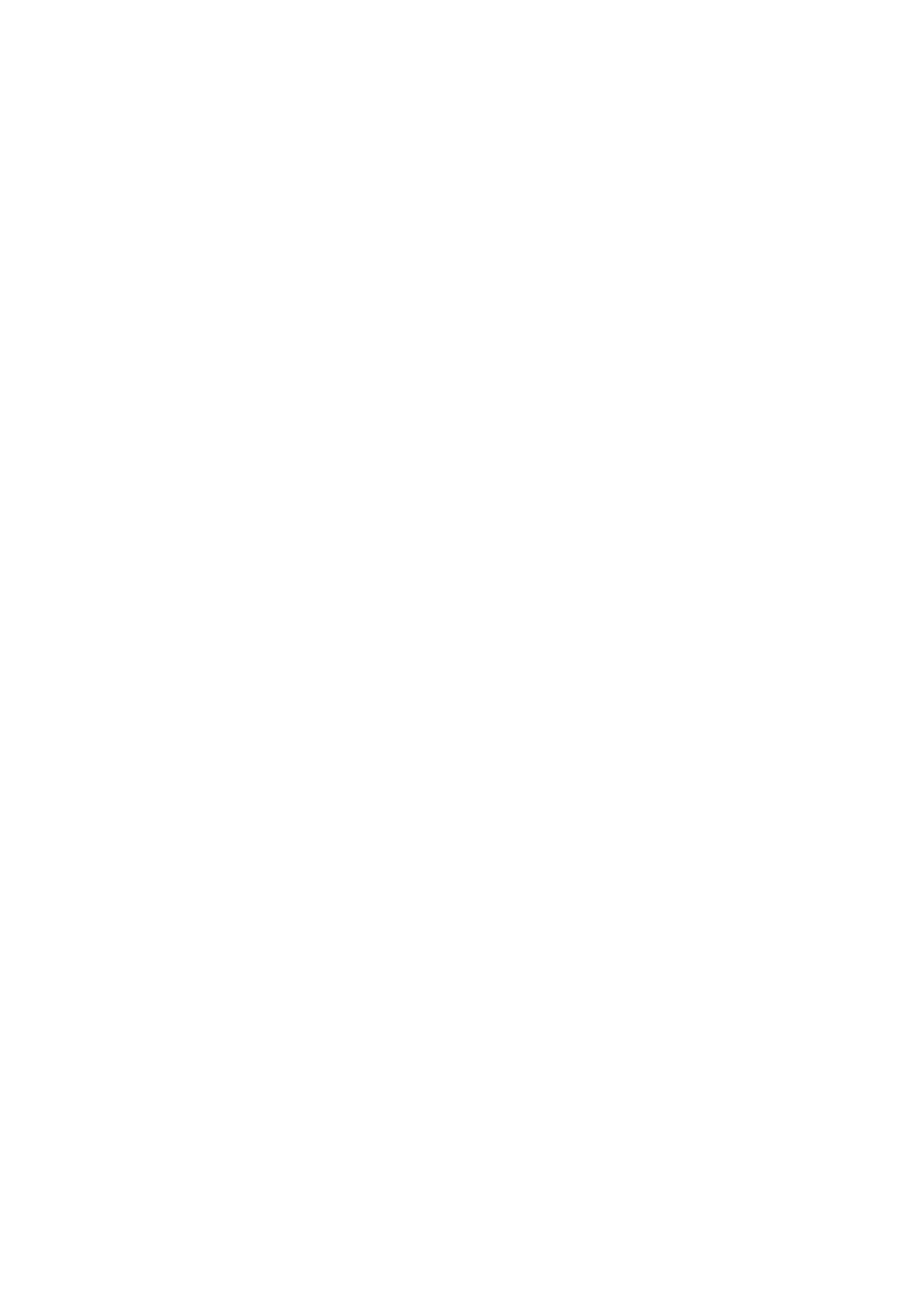## **AGENDA**

## Page Nos.

## **Remote Meeting Details**

This meeting will be held in a remote manner in accordance with the Local Authorities and Police and Crime Panels (Coronavirus) (Flexibility of Local Authority and Police and Crime Panel Meetings) (England and Wales) Regulations 2020.

The meeting will be live streamed on the Council's social media platforms to enable access for the Press and Public.

1. Apologies for Absence

| 2.  | Declarations of Interest by Members and Officers and as to the Party Whip |            |
|-----|---------------------------------------------------------------------------|------------|
| 3.  | Declaration of any Intention to Record the Meeting                        |            |
| 4.  | Minutes of meeting held on 14 September 2020                              | $5 - 15$   |
| 5.  | Policing in Newark and Sherwood - Chief Inspector Liz Rogers              |            |
| 6.  | Antisocial Behaviour - Interventions and Enforcement and Policy Review    | $16 - 20$  |
| 7.  | Chairman's Report                                                         |            |
| 8.  | Forward Plan - December 2020 to November 2021                             | $21 - 22$  |
|     | <b>Part 1 - Items for Decision</b>                                        |            |
| 9.  | <b>Grounds Maintenance of HRA Land</b>                                    | $23 - 32$  |
| 10. | Ollerton Local Housing Office and Re-Purpose                              | $33 - 37$  |
| 11. | Revised Customer Feedback Policy                                          | $38 - 46$  |
| 12. | Aids and Adaptations Policy                                               | $47 - 66$  |
| 13. | <b>Gas Servicing Access Arrangements</b>                                  | $67 - 72$  |
|     | Part 2 - Items for Information                                            |            |
| 14. | Housing Service Compliance Performance                                    | $73 - 81$  |
| 15. | Housing Services Quarter 2 Performance                                    | $82 - 86$  |
| 16. | <b>Right to Buy Report</b>                                                | $87 - 91$  |
| 17. | Affordable Housing Delivery 2019/20                                       | $92 - 103$ |